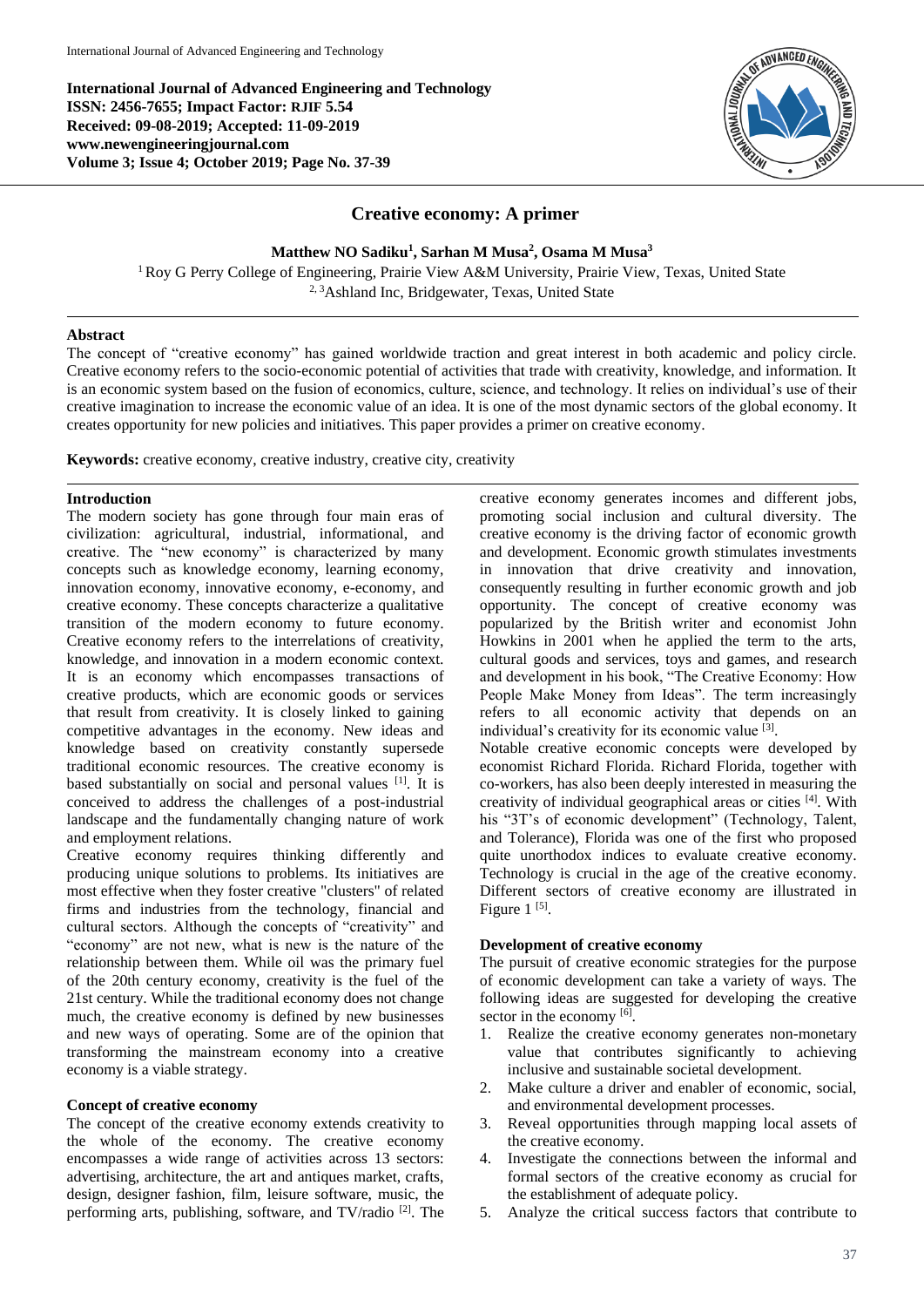forging new pathways for local creative economy development.

- 6. Invest in sustainable creative enterprise development across the value chain.
- 7. Create new opportunities for cultural entrepreneurs in business administration and social networking.
- 8. Engage in international cooperation to facilitate productive mutual learning as well as the sharing of information and experiences.
- 9. Mainstream culture into local economic and social development programmes, make it number one, even when faced with competing priorities.

#### **Applications**

Creativity often takes place in business, economic, and social life. The concept of creative economy is a combination of creative class/community, creative city, and creative industries.

- *Creative Class*: The core of the creative economy is based on individual creativity, skill and talent. Thus, the development of the creative economy relies on the formation of the creative class, which includes scientists, engineers, professors, architects, designers, writers, journalists, artists, media people, innovators, entrepreneurs, athletes, and others. These are the people involved in innovative developments in various areas of the economic society. Their economic function is to create new ideas, new technology, or new product. The best and brightest creative talents create unique and highly profitable products and services. Together, artists, engineers, and creative businesses produce and distribute cultural goods and services that generate jobs, revenue, and quality of life. In the modern world, it is profitable and expedient to train own engineer, programmers, actors, and designers to form the creative class. There is a keen competition among nations for smart, creative, and educated people who can create and sell original creative products [7]. Technologies are also important in the environment of creative economy and creative society.
- *Creative City*: Creative city or region is an area where sharing of knowledge and experience takes place relatively freely. A creative city is a smart city in one which has been transformed by technologies. Cities and urban areas have always been places where creativity has flourished. Creative cities use their creative potential in several ways. Industrial cities have been focused on achieving economic benefits from mass production. Creative cities and regions share some key features  $[8]$ : (1) they enable and promote interaction and openness at all levels, (2) they promote innovative cluster interactions that might lead to unexpected synergies, and (3) they encourage creative universities and their partnerships with other innovative clusters.
- *Creative Industries*: The creative industries, also known as cultural industries, are at the crossroads of arts, culture, business, and technology. They appear in several fields including electronic book publishing, TV/radio production, urban development, and computer games. They also include advertising, architecture, arts and crafts, design, fashion, film, video, photography, music, performing arts, research and development, and software. They are the lifeblood of the creative economy. They are also considered an important source

of commercial and cultural value. They can offer an economic jump-start for recovering economies. The notion of creative industries is related to intellectual property since creative employees' work results are the intellectual property. Through copyrights, patents, and trademarks, creative industries are using intellectual property to make profit<sup>[9]</sup>. Different creative industries and their interconnections are shown in Figure  $2^{[10]}$ .

### **Benefits and challenges**

The creative economy has positive effects on economic and cultural development of a nation. It plays a strategic, crucial role to creating added value for the national and regional economy. The development of creative economy has become the engine of economic growth in many regions, particularly developed countries. The creative industries have been one of the most important contributors to the UK economy. In order to compete and succeed in the global businesses, creative economy policy has been adopted to improve the economy of Korea and Thailand.

Economics favors free markets, but intervention may be required in certain circumstances to curb monopoly power. The qualities of the creative economy then are getting difficult to singularize. Promoting the creative economy as the creativity of individual genius rather than collective activity has serious flaws. The concepts of what constitutes a creative economy, creative city, creative class, cultural industry, and cultural workforce have been debated. The boundaries of the creative economy continue to be fuzzy and are shifting all the time.

Measuring or quantifying intangibles such as ideas, creativity, design, brands, and style is challenging. Traditional measures like GDP, employment, wages, export, import, etc. are insufficient to characterize the creative economy. New parameters are needed for estimating creative capital and its productivity, and to characterize the creative economy. Some indexes such as patents, inventions, R&D publications, etc. have been suggested, but they are not quite reliable.



Fig 1: Different sectors of creative economy [5].